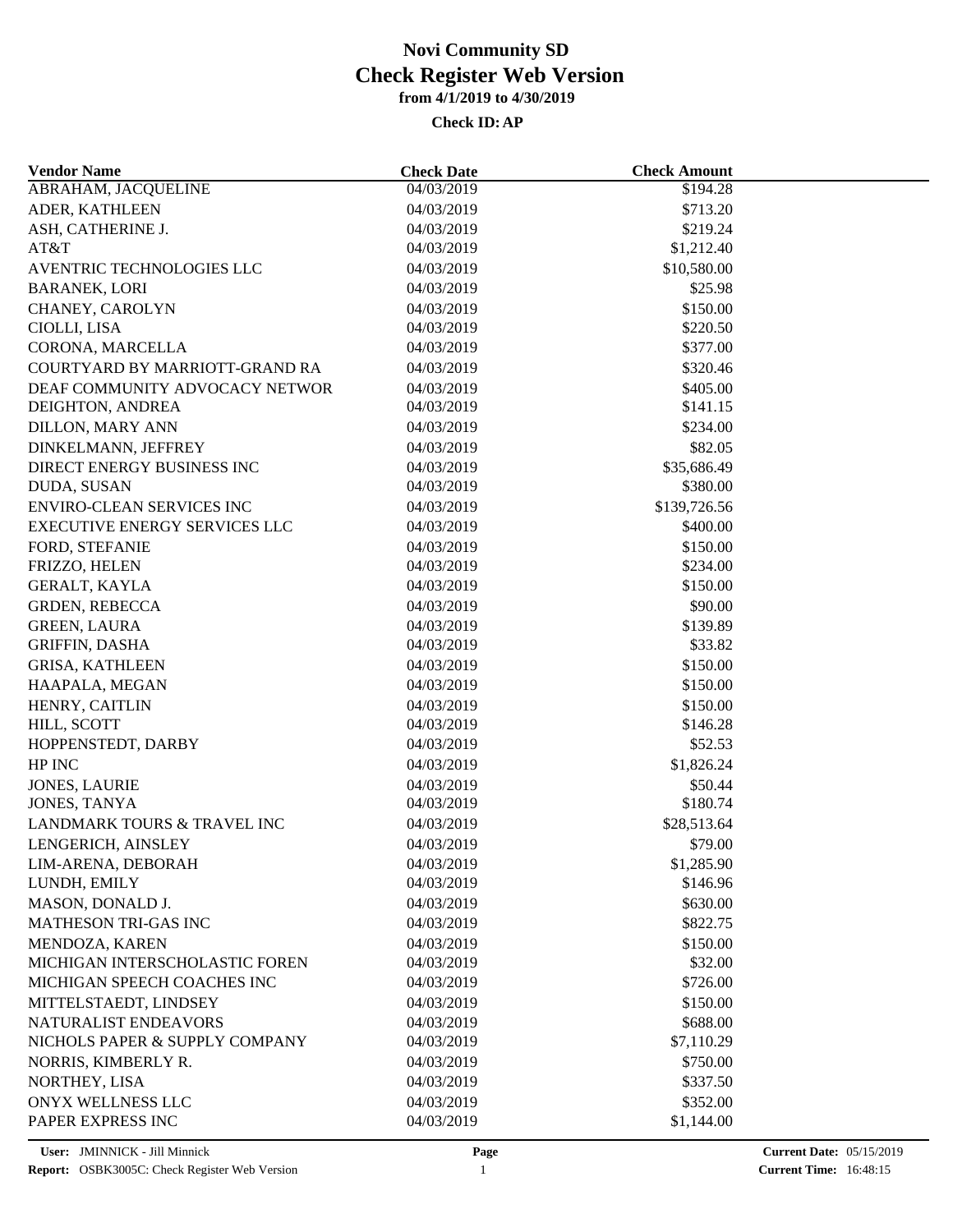| <b>Vendor Name</b>                | <b>Check Date</b>        | <b>Check Amount</b>    |  |
|-----------------------------------|--------------------------|------------------------|--|
| PAS, MANDY                        | 04/03/2019               | \$28.49                |  |
| PATEL, SHAILEE                    | 04/03/2019               | \$302.97               |  |
| <b>PEARSON</b>                    | 04/03/2019               | \$160.50               |  |
| PECKNEL MUSIC CO. INC.            | 04/03/2019               | \$868.00               |  |
| POHLONSKI, EMILY                  | 04/03/2019               | \$793.20               |  |
| RAFFOUL, RUTH                     | 04/03/2019               | \$149.00               |  |
| <b>RELIABLE DELIVERY</b>          | 04/03/2019               | \$1,968.75             |  |
| RINGLE, ADVA                      | 04/03/2019               | \$65.67                |  |
| <b>SAXTON, ROBERT</b>             | 04/03/2019               | \$186.36               |  |
| <b>SCAVO, LAWRENCE</b>            | 04/03/2019               | \$772.41               |  |
| SCHOOL NUTRITION ASSOCIATION      | 04/03/2019               | \$166.00               |  |
| TAYLOR MUSIC INC                  | 04/03/2019               | \$426.91               |  |
| THEOPHELIS, ANASTASIA             | 04/03/2019               | \$420.46               |  |
| TREADWELL-SMITH, KYLEY            | 04/03/2019               | \$150.00               |  |
| ZAHRADNIK, BRIDGET                | 04/03/2019               | \$85.81                |  |
| <b>BERNDT &amp; ASSOCIATES PC</b> | 04/10/2019               | \$539.58               |  |
| <b>CHAPTER 13 TRUSTEE</b>         | 04/10/2019               | \$50.00                |  |
| <b>MEFSA</b>                      | 04/10/2019               | \$127.35               |  |
| <b>MISDU</b>                      | 04/10/2019               | \$1,729.00             |  |
| PENNSYLVANIA HIGHER ED ASSISTA    | 04/10/2019               | \$189.80               |  |
| PIONEER CREDIT RECOVERY INC.      | 04/10/2019               | \$45.03                |  |
| UNITED STATES TREASURY            | 04/10/2019               | \$62.00                |  |
| <b>ABC MANAGEMENT</b>             | 04/11/2019               | \$520.00               |  |
| ALLEGRA MARKETING PRINT MAIL -    | 04/11/2019               | \$223.82               |  |
| ALLISTON, JULIE                   | 04/11/2019               | \$238.03               |  |
| AMERIPRISE TRUST CO. - FBO STE    | 04/11/2019               | \$15,000.00            |  |
| ANN ARBOR PIONEER HIGH SCHOOL     | 04/11/2019               | \$75.00                |  |
| ARMSTRONG, CHRISTINA              | 04/11/2019               | \$73.06                |  |
| <b>BIANCO MOTORCOACH CHARTER</b>  | 04/11/2019               | \$802.00               |  |
| BIRDYSHAW, DANIELLE               | 04/11/2019               | \$26.50                |  |
| <b>CARTER CROMPTON INC</b>        | 04/11/2019               | \$9,200.00             |  |
| CHARFI, HANA                      | 04/11/2019               | \$72.79                |  |
| <b>CHARTWELLS DINING SERVICES</b> | 04/11/2019               | \$211,583.45           |  |
| CHIRDON, FUMIKO I.                | 04/11/2019               | \$10.00                |  |
| <b>CINTAS CORPORATION #31</b>     | 04/11/2019               | \$313.86               |  |
| CITY OF NOVI WATER & SEWER DEP    | 04/11/2019               | \$25,683.45            |  |
| <b>CONSUMERS ENERGY</b>           | 04/11/2019               | \$12,631.64            |  |
| DELTA COM INC                     | 04/11/2019               | \$594.00               |  |
| DIGITAL AGE TECHNOLOGIES INC      | 04/11/2019               | \$1,500.50             |  |
| <b>DIGITAL SIGNUP</b>             | 04/11/2019               | \$1,391.00             |  |
| EDF ENERGY SERVICES LLC           | 04/11/2019               | \$31,881.50            |  |
| <b>ENVIRO-CLEAN SERVICES INC</b>  | 04/11/2019               | \$4,355.40             |  |
| <b>EVER KOLD REFRIGERATION</b>    |                          |                        |  |
|                                   | 04/11/2019               | \$4,004.00             |  |
| FORESTERS FINANCIAL FBO CAROL     | 04/11/2019<br>04/11/2019 | \$15,000.00<br>\$10.00 |  |
| FRANCHI, KRISTA                   |                          |                        |  |
| <b>GRAHAM, PAUL</b>               | 04/11/2019               | \$68.00                |  |
| <b>GRIESINGER, SHERRY</b>         | 04/11/2019               | \$23.79                |  |
| HUMANEX VENTURES LLC              | 04/11/2019               | \$1,130.00             |  |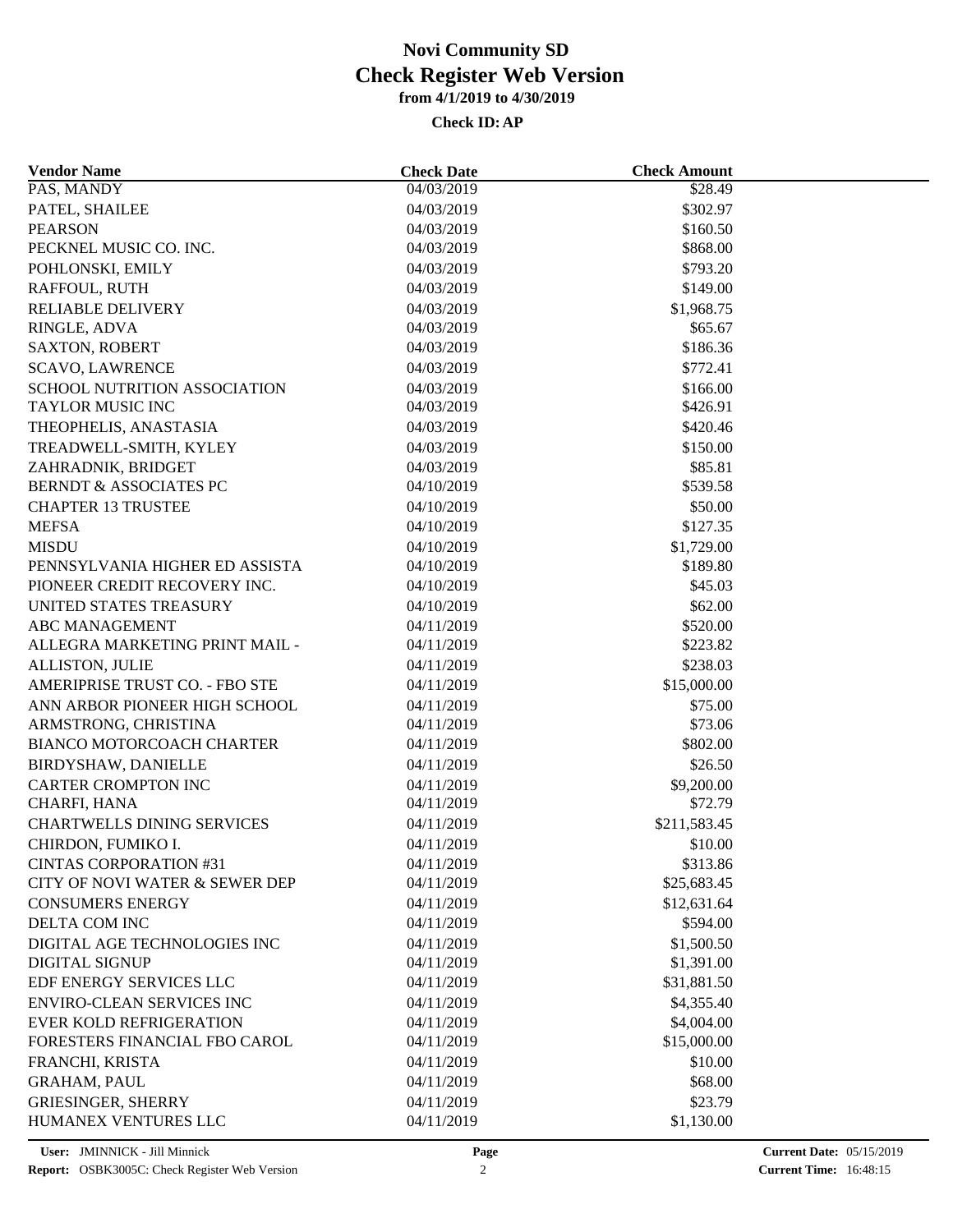| <b>Vendor Name</b>               | <b>Check Date</b>        | <b>Check Amount</b>    |  |
|----------------------------------|--------------------------|------------------------|--|
| HUNTINGTON NATIONAL BANK         | 04/11/2019               | \$75.00                |  |
| ISRAEL, MELISSA                  | 04/11/2019               | \$24.19                |  |
| JACKSON TRUCK SERVICE INC        | 04/11/2019               | \$305.34               |  |
| <b>JENKINS, RACHEL</b>           | 04/11/2019               | \$175.00               |  |
| JEUNG, JILL                      | 04/11/2019               | \$20.12                |  |
| JOHN'S SANITATION INC            | 04/11/2019               | \$196.00               |  |
| <b>JUSZAK, KAIJA</b>             | 04/11/2019               | \$61.21                |  |
| KIDLE, JOANNA                    | 04/11/2019               | \$953.20               |  |
| LIFE INSURANCE COMPANY OF NORT   | 04/11/2019               | \$21,373.40            |  |
| LUSK & ALBERTSON P.L.C.          | 04/11/2019               | \$109.00               |  |
| <b>MARSHALL MUSIC</b>            | 04/11/2019               | \$80.00                |  |
| MCMORRIS, ALSINA                 | 04/11/2019               | \$463.15               |  |
| MINNICK, JILL                    | 04/11/2019               | \$216.81               |  |
| MUSA, CARLY                      | 04/11/2019               | \$126.92               |  |
| NORTH, JOANNE                    | 04/11/2019               | \$54.09                |  |
| NXKEM PRODUCTS LLC               | 04/11/2019               | \$163.49               |  |
| <b>OAKLAND SCHOOLS</b>           | 04/11/2019               | \$2,100.00             |  |
| OBSERVER & ECCENTRIC/MICHIGAN.   | 04/11/2019               | \$275.10               |  |
| PASSEGGIATO, MICHELLE            | 04/11/2019               | \$12.79                |  |
| PLANTE & MORAN CRESA LLC         | 04/11/2019               | \$6,580.60             |  |
| PLEET, JENNIFER                  | 04/11/2019               | \$71.59                |  |
| PLYMOUTH PT SPECIALISTS          | 04/11/2019               | \$3,054.55             |  |
| PRESIDIO NETWORKED SOLUTIONS L   | 04/11/2019               | \$2,835.46             |  |
| PRINTNOLOGY INC                  | 04/11/2019               | \$218.13               |  |
| PROVIDENCE OCCUPATIONAL HEALTH   | 04/11/2019               | \$67.00                |  |
| RAMAMURTHY, SUDARSHAN JAGALUR    | 04/11/2019               | \$861.55               |  |
|                                  |                          |                        |  |
| RICOH USA INC<br>RIDDERING, ANNE | 04/11/2019<br>04/11/2019 | \$21,151.53<br>\$40.00 |  |
|                                  |                          | \$917.14               |  |
| RYAN, NICHOLAS                   | 04/11/2019               |                        |  |
| SAFEWAY SHREDDING LLC            | 04/11/2019               | \$60.00                |  |
| SAUCHAK, CHRISTINA               | 04/11/2019               | \$64.90                |  |
| <b>SCHOLASTIC BOOK FAIRS</b>     | 04/11/2019               | \$4,346.79             |  |
| <b>SEAVER, AMY</b>               | 04/11/2019               | \$75.85                |  |
| SLOAN, ANGELA                    | 04/11/2019               | \$72.00                |  |
| <b>SME</b>                       | 04/11/2019               | \$315.00               |  |
| <b>SOUND COM SYSTEMS</b>         | 04/11/2019               | \$270.00               |  |
| <b>STATE OF MICHIGAN</b>         | 04/11/2019               | \$125.00               |  |
| STEVENSON, JENNIFER              | 04/11/2019               | \$13.24                |  |
| STOTLER, DIANA                   | 04/11/2019               | \$152.38               |  |
| SURE RIDE TRANSPORATION LLC      | 04/11/2019               | \$1,500.00             |  |
| THRUN LAW FIRM P.C.              | 04/11/2019               | \$1,632.50             |  |
| TMP ARCHITECTURE INC             | 04/11/2019               | \$11,921.99            |  |
| TOFILSKI, WILLIAM RAYMOND        | 04/11/2019               | \$2,750.00             |  |
| TOTAL PERFORMANCE TRAINING CEN   | 04/11/2019               | \$1,018.00             |  |
| TREDROC TIRE SERVICES LLC        | 04/11/2019               | \$30.00                |  |
| <b>US FOODS INC</b>              | 04/11/2019               | \$289.24               |  |
| <b>VESCO OIL CORPORATION</b>     | 04/11/2019               | \$240.00               |  |
| WILSON, AMIYAH                   | 04/11/2019               | \$87.50                |  |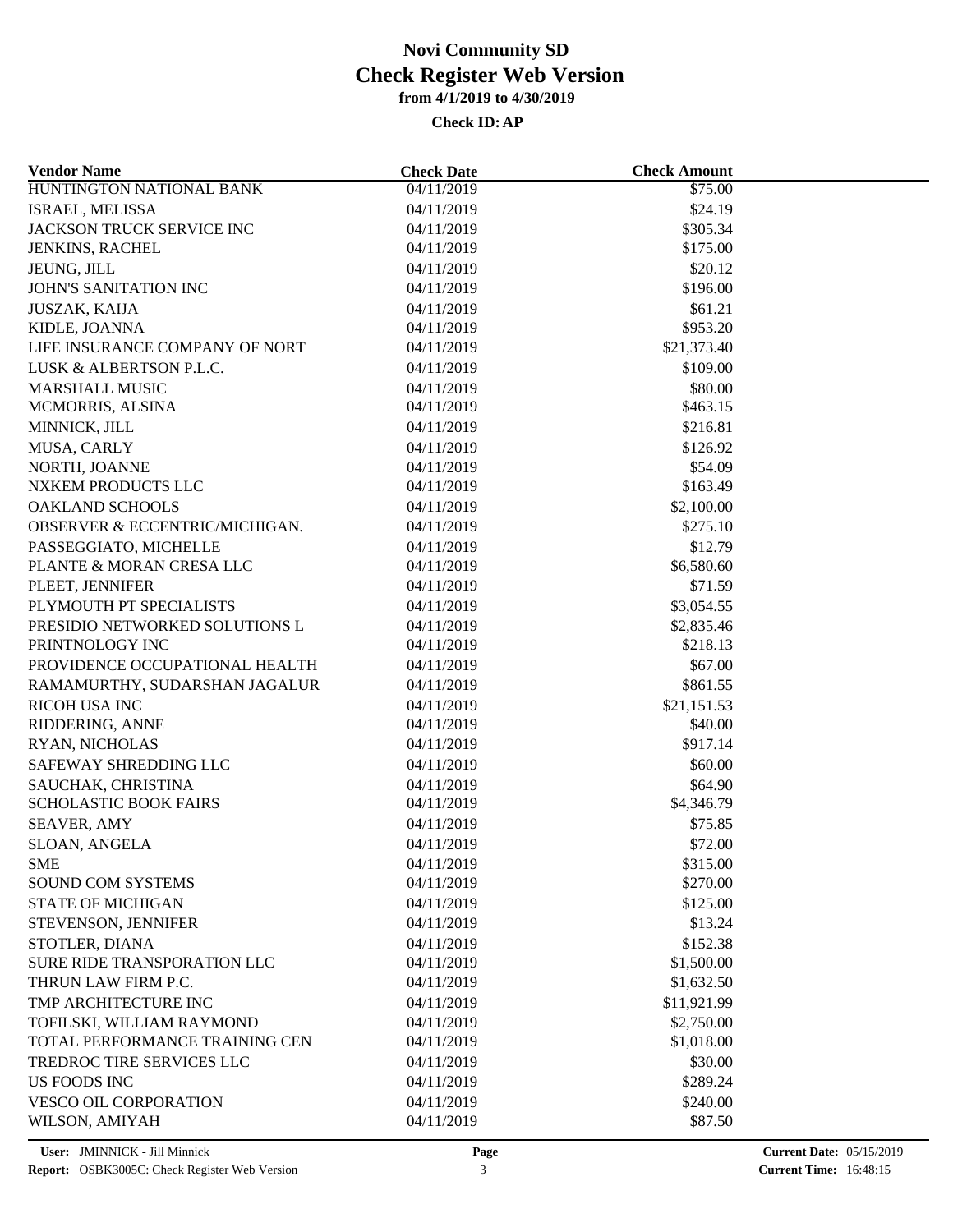| <b>Vendor Name</b>                     | <b>Check Date</b> | <b>Check Amount</b> |  |
|----------------------------------------|-------------------|---------------------|--|
| WUNDERLICH, MAGGIE                     | 04/11/2019        | \$229.99            |  |
| XIAO, SHELLY                           | 04/11/2019        | \$229.50            |  |
| ADER, KATHLEEN                         | 04/17/2019        | \$150.80            |  |
| <b>AECOM</b>                           | 04/17/2019        | \$2,450.00          |  |
| AT&T                                   | 04/17/2019        | \$2,785.56          |  |
| <b>BLUE LAKES CHARTERS &amp; TOURS</b> | 04/17/2019        | \$2,580.00          |  |
| <b>BURG, ALLISON</b>                   | 04/17/2019        | \$176.14            |  |
| DRAGOO, MICHAEL                        | 04/17/2019        | \$217.65            |  |
| EBEL, SHEILA                           | 04/17/2019        | \$150.80            |  |
| FORTE, MICHAEL                         | 04/17/2019        | \$146.95            |  |
| FRY, SHANNA                            | 04/17/2019        | \$40.00             |  |
| FUNDRAISING BRICK LLC                  | 04/17/2019        | \$1,025.00          |  |
| <b>GANDI, KIRAN</b>                    | 04/17/2019        | \$766.42            |  |
| <b>GREAT LAKES FURNITURE SUPPLY I</b>  | 04/17/2019        | \$2,343.00          |  |
| HERTRICH, IRENE                        | 04/17/2019        | \$40.00             |  |
| HOLLAND BUS COMPANY                    | 04/17/2019        | \$289,833.00        |  |
| HTWE, KHIN                             | 04/17/2019        | \$574.00            |  |
| JIANG, WEI                             | 04/17/2019        | \$40.00             |  |
| <b>JOSTENS INC</b>                     | 04/17/2019        | \$420.00            |  |
| JUSZAK, KAIJA                          | 04/17/2019        | \$351.98            |  |
| LAPORTE, LISA                          | 04/17/2019        | \$68.69             |  |
| <b>LINKS OF NOVI</b>                   | 04/17/2019        | \$900.50            |  |
| <b>MATHESON TRI-GAS INC</b>            | 04/17/2019        | \$141.37            |  |
| MATHESON TRI-GAS INC                   | 04/17/2019        | \$135.56            |  |
| MCDERMOTT, JACOB                       | 04/17/2019        | \$151.81            |  |
| MICHIGAN STATE UNIVERSITY              | 04/17/2019        | \$1,550.00          |  |
| MICHOS, JENIFER                        | 04/17/2019        | \$200.00            |  |
| OAKLAND ASSOC. OF SCHOOL PERSO         | 04/17/2019        | \$100.00            |  |
| <b>OAKLAND SCHOOLS</b>                 | 04/17/2019        | \$112.36            |  |
| OAKLAND SCHOOLS                        | 04/17/2019        | \$369.37            |  |
| PITNEY BOWES PURCHASE POWER            | 04/17/2019        | \$3,000.00          |  |
| POHLONSKI, BRENT                       | 04/17/2019        | \$150.80            |  |
| PTD TECHNOLOGY                         | 04/17/2019        | \$130.00            |  |
| PUBLIC FINANCIAL MANAGEMENT IN         | 04/17/2019        | \$1,000.00          |  |
| SAVELA, SARAH                          | 04/17/2019        | \$155.44            |  |
| <b>SCAVO, PHILLIP</b>                  | 04/17/2019        | \$150.80            |  |
| SCHMIDT, WILLIAM F.                    | 04/17/2019        | \$190.00            |  |
| <b>SCIENCE ALIVE</b>                   | 04/17/2019        | \$1,883.00          |  |
| SOUNDWAVES RECORDING                   | 04/17/2019        | \$306.00            |  |
| STAFFORD MEDIA SOLUTIONS INC           | 04/17/2019        | \$13,226.60         |  |
| TAKASHIMA, TOMOKO                      | 04/17/2019        | \$68.04             |  |
| <b>TICKETRACKER</b>                    | 04/17/2019        | \$500.00            |  |
| <b>TROY SCHOOL DISTRICT</b>            | 04/17/2019        | \$650.00            |  |
| VADERA, SANDEEP                        | 04/17/2019        | \$85.00             |  |
| VELLUCCI, MARK ANDREW                  | 04/17/2019        | \$174.15            |  |
|                                        |                   |                     |  |
| <b>WARNER, CHERI</b>                   | 04/17/2019        | \$1,109.90          |  |
| <b>WENGER CORPORATION</b>              | 04/17/2019        | \$15,152.00         |  |
| <b>4-STAR KARAOKE</b>                  | 04/25/2019        | \$175.00            |  |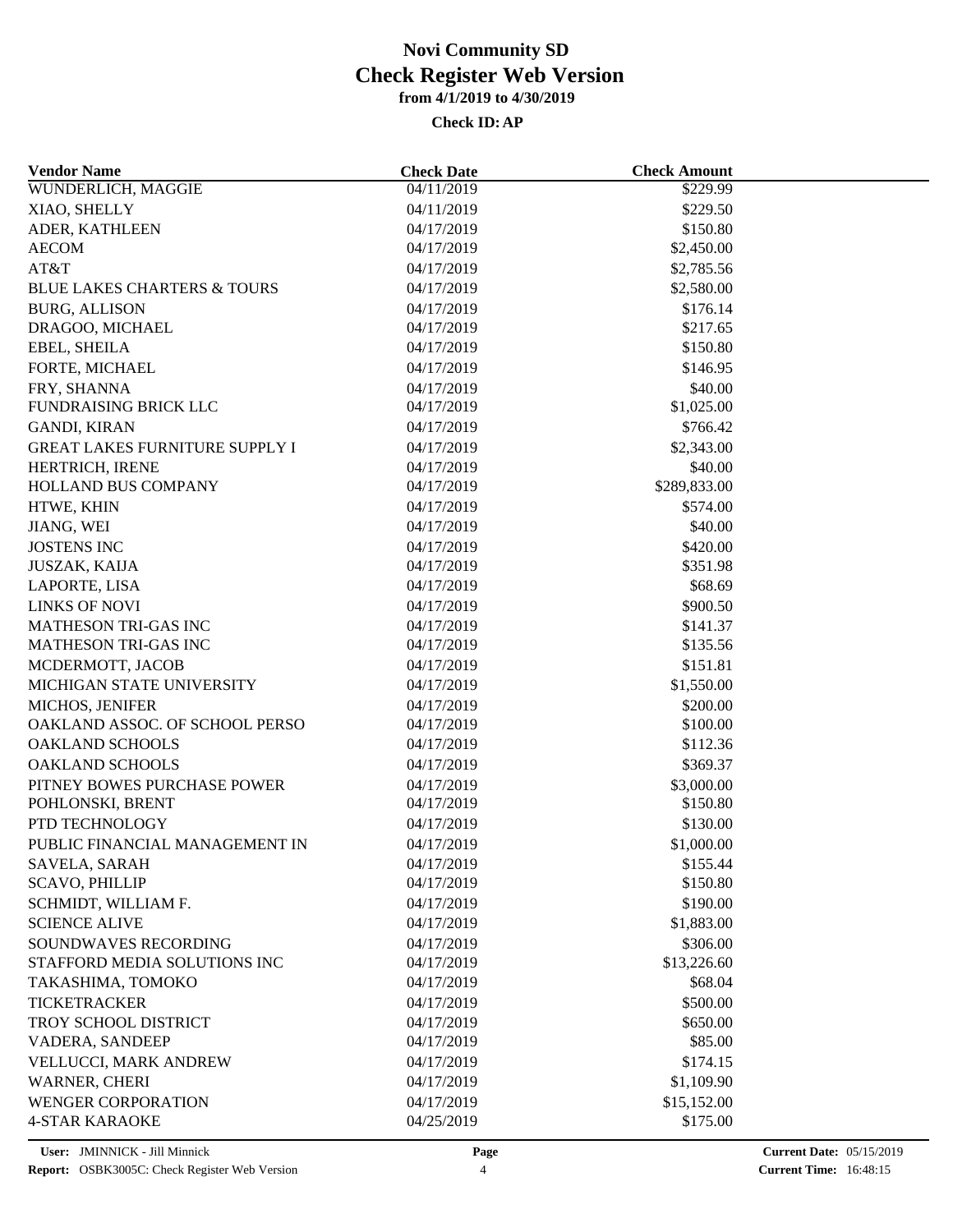| <b>Vendor Name</b>                    | <b>Check Date</b>        | <b>Check Amount</b> |  |
|---------------------------------------|--------------------------|---------------------|--|
| <b>ABC MANAGEMENT</b>                 | 04/25/2019               | \$1,640.00          |  |
| ABEL, MARCI                           | 04/25/2019               | \$1,101.55          |  |
| ADN ADMINISTRATORS INC                | 04/25/2019               | \$3,841.10          |  |
| AETNA BEHAVIORAL HEALTH LLC           | 04/25/2019               | \$1,872.59          |  |
| <b>AIRGAS USA LLC</b>                 | 04/25/2019               | \$127.38            |  |
| AJ'S GOLF SHOP                        | 04/25/2019               | \$2,677.15          |  |
| AMSTERDAM PRINTING & LITHO            | 04/25/2019               | \$222.47            |  |
| ARO, CHARLES                          | 04/25/2019               | \$623.00            |  |
| AT&T                                  | 04/25/2019               | \$895.21            |  |
| AT&T                                  | 04/25/2019               | \$639.92            |  |
| <b>AT&amp;T MOBILITY</b>              | 04/25/2019               | \$696.89            |  |
| <b>BABA LANGUAGE SERVICES</b>         | 04/25/2019               | \$175.00            |  |
| <b>BALCONI, JODI</b>                  | 04/25/2019               | \$44.00             |  |
| <b>BARR, JENNIFER</b>                 | 04/25/2019               | \$74.27             |  |
| BEYER, TODD                           | 04/25/2019               | \$793.50            |  |
| <b>BLACHA, JOHN</b>                   | 04/25/2019               | \$380.00            |  |
| <b>BROOKES BUNCH</b>                  | 04/25/2019               | \$68.00             |  |
| <b>BURG, ALLISON</b>                  | 04/25/2019               | \$41.00             |  |
| CANALES-HERBERT, BETH                 | 04/25/2019               | \$203.02            |  |
| CASCIO - INTERSTATE MUSIC INC.        | 04/25/2019               | \$199.70            |  |
| <b>CINTAS CORPORATION #31</b>         | 04/25/2019               | \$313.86            |  |
| <b>CLASSROOM ANTICS</b>               | 04/25/2019               | \$1,575.00          |  |
| CLOKE, CATHY                          | 04/25/2019               | \$21.00             |  |
| CORRION, KRISTIN                      | 04/25/2019               | \$50.85             |  |
| <b>CRANBROOK EDUCATIONAL COMMUNIT</b> | 04/25/2019               | \$400.00            |  |
| CRIMES, SHAVONNE                      | 04/25/2019               | \$498.24            |  |
| DAHMANI, EMAN                         | 04/25/2019               | \$400.00            |  |
| DEAF COMMUNITY ADVOCACY NETWOR        | 04/25/2019               | \$463.50            |  |
| DELL, HEATHER                         | 04/25/2019               | \$79.97             |  |
| DEMORE, JENNY                         | 04/25/2019               | \$366.51            |  |
| DETROIT TIGERS INC                    |                          | \$460.00            |  |
| DIAL, JEANNE                          | 04/25/2019<br>04/25/2019 | \$37.97             |  |
| DIGITAL AGE TECHNOLOGIES INC          |                          |                     |  |
|                                       | 04/25/2019               | \$5,400.00          |  |
| DIRECT ENERGY BUSINESS INC            | 04/25/2019               | \$58,995.91         |  |
| <b>DOLIN, ALISON</b>                  | 04/25/2019               | \$48.00             |  |
| DONBERGER, MICHELLE                   | 04/25/2019               | \$95.55             |  |
| EVANS, KELLY                          | 04/25/2019               | \$24.74             |  |
| FAMBRO MANAGEMENT LLC                 | 04/25/2019               | \$10,624.00         |  |
| <b>FLASH GLASS</b>                    | 04/25/2019               | \$135.00            |  |
| <b>FLEETPRIDE INC</b>                 | 04/25/2019               | \$189.22            |  |
| FOUNDATIONS OF CREATIVE VISION        | 04/25/2019               | \$2,508.00          |  |
| FUN SERVICES OF MICHIGAN INC          | 04/25/2019               | \$3,520.10          |  |
| <b>GRACON PORTRAIT STUDIO</b>         | 04/25/2019               | \$187.50            |  |
| <b>GRANT, JANET OR TODD</b>           | 04/25/2019               | \$187.92            |  |
| <b>HANS AUTO ELECTRIC</b>             | 04/25/2019               | \$535.00            |  |
| HAROLD'S FRAME SHOP INC               | 04/25/2019               | \$222.00            |  |
| HAVEN INC.                            | 04/25/2019               | \$400.00            |  |
| HOFFMAN, RHONDA                       | 04/25/2019               | \$90.64             |  |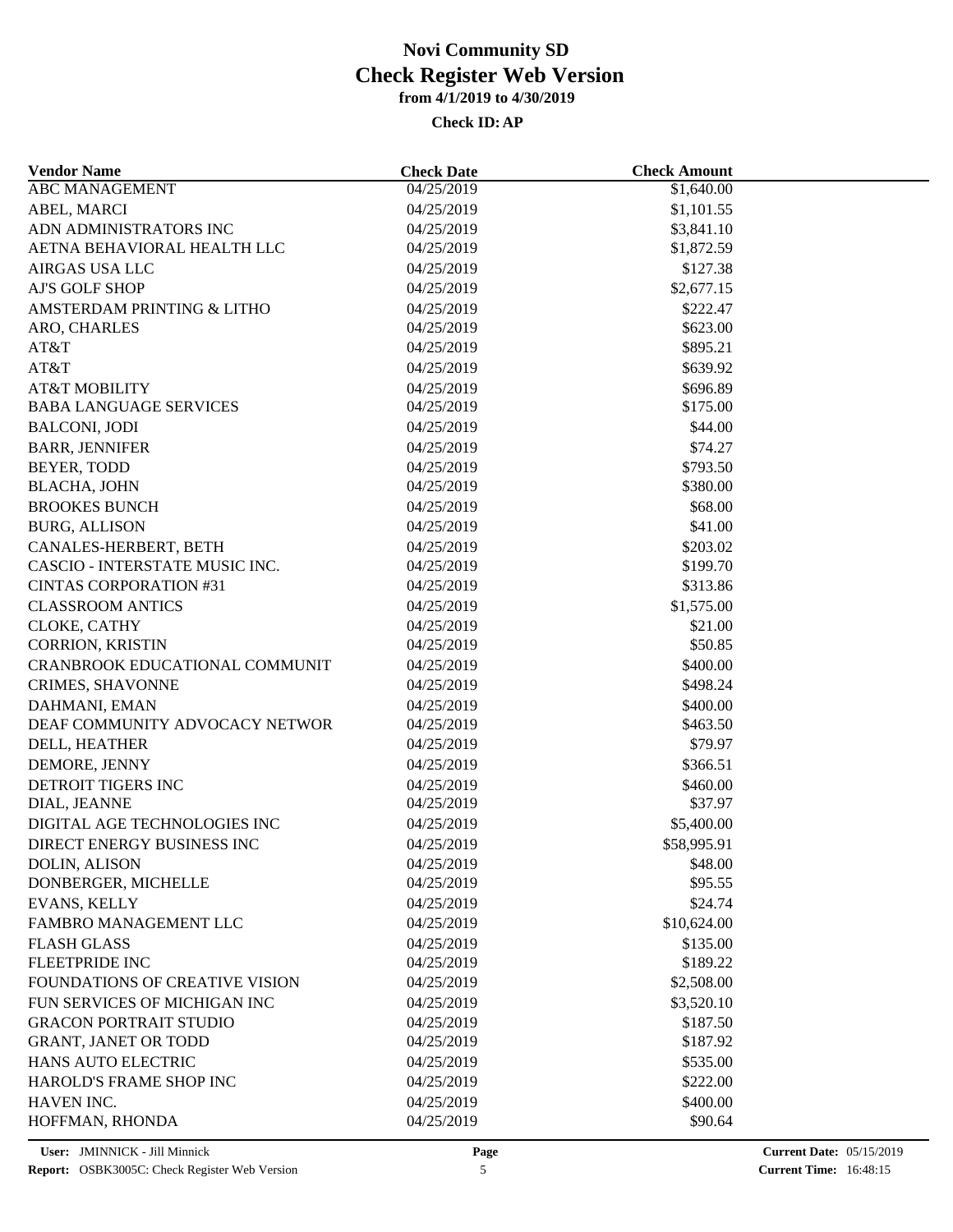| <b>Vendor Name</b>                        | <b>Check Date</b> | <b>Check Amount</b> |  |
|-------------------------------------------|-------------------|---------------------|--|
| HOUSEY, CHRISTOPHER ALLEN                 | 04/25/2019        | \$290.00            |  |
| <b>INTEGRITY TESTING &amp; SAFETY ADM</b> | 04/25/2019        | \$90.00             |  |
| JOHN DEERE GOVERNMENTAL AND NA            | 04/25/2019        | \$11,981.84         |  |
| <b>JOSTENS INC</b>                        | 04/25/2019        | \$210.00            |  |
| <b>JUMP START DJ'S</b>                    | 04/25/2019        | \$725.00            |  |
| KENSINGTON VALLEY SPORTS LLC              | 04/25/2019        | \$500.00            |  |
| KLIEBERT, JAMIE                           | 04/25/2019        | \$44.59             |  |
| KOZLOWSKI, KIMBERLY                       | 04/25/2019        | \$82.49             |  |
| KROETSCH, KRISTEN MARIA                   | 04/25/2019        | \$500.00            |  |
| <b>LIMAGES</b>                            | 04/25/2019        | \$4,132.00          |  |
| <b>LAWSON PRODUCTS INC</b>                | 04/25/2019        | \$6.92              |  |
| LEE, AGNES                                | 04/25/2019        | \$108.43            |  |
| LEE, JOAN                                 | 04/25/2019        | \$73.30             |  |
| LEISURE UNLIMITED LLC                     | 04/25/2019        | \$324.00            |  |
| LEON, MARIETTA                            | 04/25/2019        | \$44.99             |  |
| LEVIN, NEAL                               | 04/25/2019        | \$300.00            |  |
| LIVE SAFE ACADEMY                         | 04/25/2019        | \$522.00            |  |
| <b>M-2 AUTO PARTS INC</b>                 | 04/25/2019        | \$91.60             |  |
| <b>M-F ATHLETIC</b>                       | 04/25/2019        | \$68.00             |  |
| MANNING, AMY                              | 04/25/2019        | \$63.06             |  |
| MARABANIAN, ALICIA                        | 04/25/2019        | \$34.90             |  |
| MASON, DONALD J.                          | 04/25/2019        | \$163.80            |  |
|                                           |                   |                     |  |
| MCCULLEN, BONNIE                          | 04/25/2019        | \$75.00             |  |
| MCMORRIS, ALSINA                          | 04/25/2019        | \$405.00            |  |
| MESSA (MICHIGAN EDUCATION SPEC            | 04/25/2019        | \$583,807.62        |  |
| METROPOLITAN DETROIT BUREAU OF            | 04/25/2019        | \$3,257.00          |  |
| MICHIGAN ELECTRO FREEZE INC               | 04/25/2019        | \$33.51             |  |
| MICHIGAN HIGH SCHOOL ATHLETIC             | 04/25/2019        | \$1,471.00          |  |
| MICHIGAN PETROLEUM TECHNOLOGIE            | 04/25/2019        | \$2,762.57          |  |
| MICHIGAN STATE UNIVERSITY                 | 04/25/2019        | \$1,356.00          |  |
| MICHOS, JENIFER                           | 04/25/2019        | \$242.95            |  |
| MYHRER, PAULA                             | 04/25/2019        | \$125.30            |  |
| NAUTIYAL, JYOTI                           | 04/25/2019        | \$62.43             |  |
| NETTER, DANIEL                            | 04/25/2019        | \$500.00            |  |
| NOVI EDUCATION FOUNDATION (NEF            | 04/25/2019        | \$800.00            |  |
| <b>OAKLAND SCHOOLS</b>                    | 04/25/2019        | \$4,977.75          |  |
| PATEL, JAYSHREE                           | 04/25/2019        | \$66.99             |  |
| PISTOLESI, PETE                           | 04/25/2019        | \$89.90             |  |
| PLYMOUTH PT SPECIALISTS                   | 04/25/2019        | \$3,054.55          |  |
| PRINCE, CAIRA A.                          | 04/25/2019        | \$702.05            |  |
| PRINTNOLOGY INC                           | 04/25/2019        | \$66.69             |  |
| ROCK THE BOOTH LLC                        | 04/25/2019        | \$645.00            |  |
| RODRIGUEZ, KARA                           | 04/25/2019        | \$43.00             |  |
| ROYAL OAK HIGH SCHOOL                     | 04/25/2019        | \$350.00            |  |
| RSCHOOL TODAY (DISTRIBUTED WEB            | 04/25/2019        | \$485.09            |  |
| <b>SCHOLASTIC BOOK FAIRS</b>              | 04/25/2019        | \$5,360.77          |  |
| <b>SERVICE SPORTS</b>                     | 04/25/2019        | \$11,138.50         |  |
| SEVERYN, JOSEPH                           | 04/25/2019        | \$120.00            |  |
|                                           |                   |                     |  |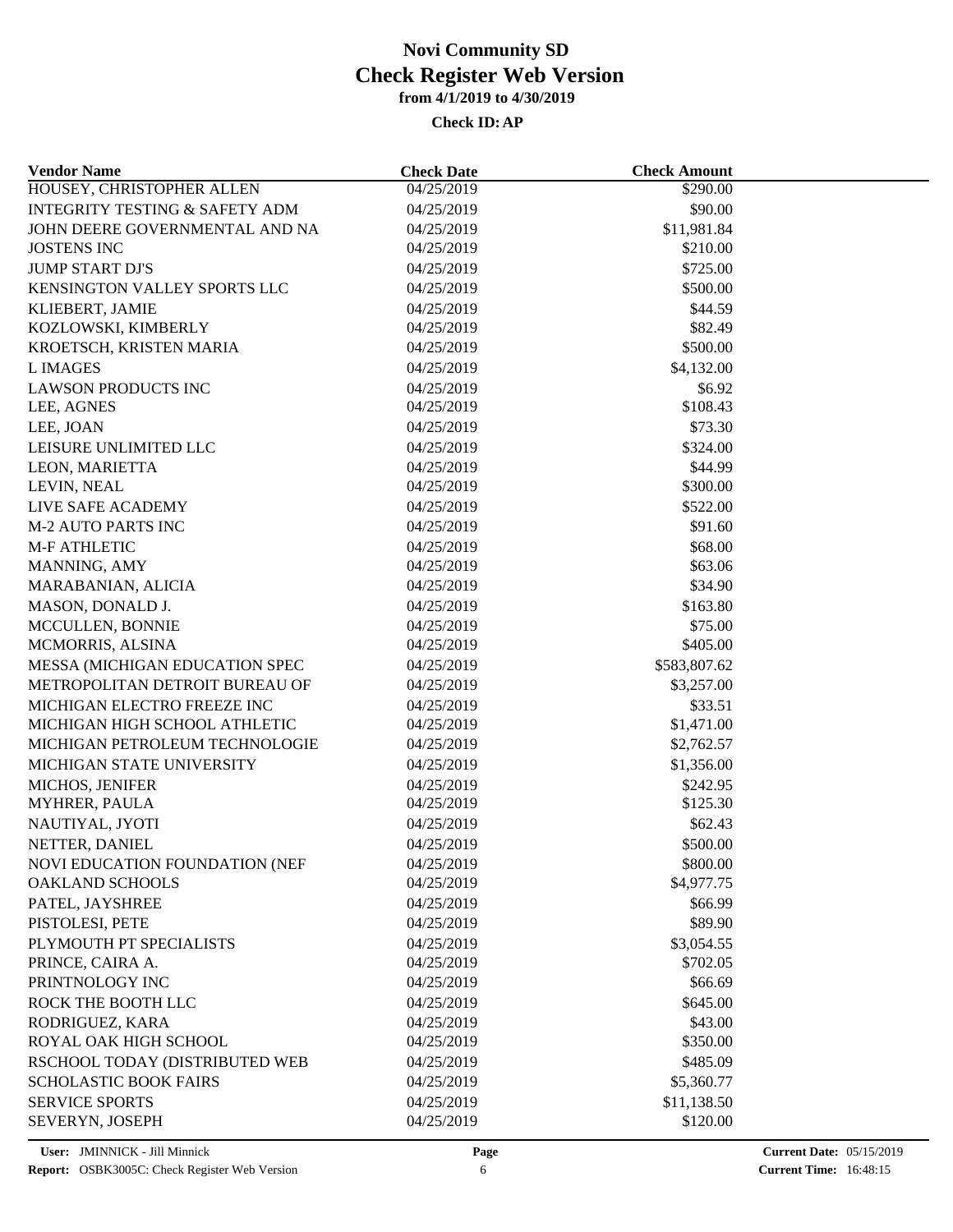| <b>Vendor Name</b>                | <b>Check Date</b> | <b>Check Amount</b>   |                |
|-----------------------------------|-------------------|-----------------------|----------------|
| <b>SHAR SCHOOL SALES</b>          | 04/25/2019        | \$8,032.32            |                |
| <b>SME</b>                        | 04/25/2019        | \$2,525.00            |                |
| SMITH, PHELAN                     | 04/25/2019        | \$157.06              |                |
| <b>STATE OF MICHIGAN</b>          | 04/25/2019        | \$60.00               |                |
| STEC, SHELBY                      | 04/25/2019        | \$500.00              |                |
| <b>STERN, MARLA</b>               | 04/25/2019        | \$30.00               |                |
| SURE RIDE TRANSPORATION LLC       | 04/25/2019        | \$750.00              |                |
| SZKRYBALO, ELIZABETH              | 04/25/2019        | \$33.98               |                |
| TALAN, TRUDY                      | 04/25/2019        | \$31.00               |                |
| TARA MICHENER INDUSTRIES LLC      | 04/25/2019        | \$90.00               |                |
| <b>TAYLOR MUSIC INC</b>           | 04/25/2019        | \$5,664.00            |                |
| THOMAS, ERICKA                    | 04/25/2019        | \$204.49              |                |
| TMP ARCHITECTURE INC              | 04/25/2019        | \$13,121.60           |                |
| TRAINOR, LISA                     | 04/25/2019        | \$1,000.00            |                |
| TREDROC TIRE SERVICES LLC         | 04/25/2019        | \$7,647.40            |                |
| TUMBLE BUNNIES GYMNASTICS INC     | 04/25/2019        | \$243.00              |                |
| <b>TW SHIRTS</b>                  | 04/25/2019        | \$791.00              |                |
| UNITY SCHOOL BUS PARTS INC        | 04/25/2019        | \$542.01              |                |
| <b>WAGEWORKS INC</b>              | 04/25/2019        | \$788.64              |                |
| WARNER, CHERI                     | 04/25/2019        | \$1,109.90            |                |
| WEINERT, ASHLEY                   | 04/25/2019        | \$9.63                |                |
| WILKINSON, KAREN                  | 04/25/2019        | \$28.35               |                |
| WISE, CRAIG                       | 04/25/2019        | \$350.00              |                |
| ZARB, AMBER                       | 04/25/2019        | \$50.00               |                |
| <b>BERNDT &amp; ASSOCIATES PC</b> | 04/25/2019        | \$540.11              |                |
| <b>CHAPTER 13 TRUSTEE</b>         | 04/25/2019        | \$50.00               |                |
| <b>MISDU</b>                      | 04/25/2019        | \$1,710.29            |                |
| PENNSYLVANIA HIGHER ED ASSISTA    | 04/25/2019        | \$116.64              |                |
| PIONEER CREDIT RECOVERY INC.      | 04/25/2019        | \$17.88               |                |
| UNITED STATES TREASURY            | 04/25/2019        | \$62.00               |                |
|                                   |                   | <b>Issued:</b>        | \$110,645.23   |
|                                   |                   | <b>Reversed:</b>      | \$1,109.90     |
|                                   |                   | Cancelled:            | \$1,698,126.29 |
| <b>AP Checks Processed:</b>       | 318               | <b>AP Bank Total:</b> | \$1,809,881.42 |
| <b>Total Checks Processed:</b>    | 318               | <b>Grand Total:</b>   | \$1,809,881.42 |